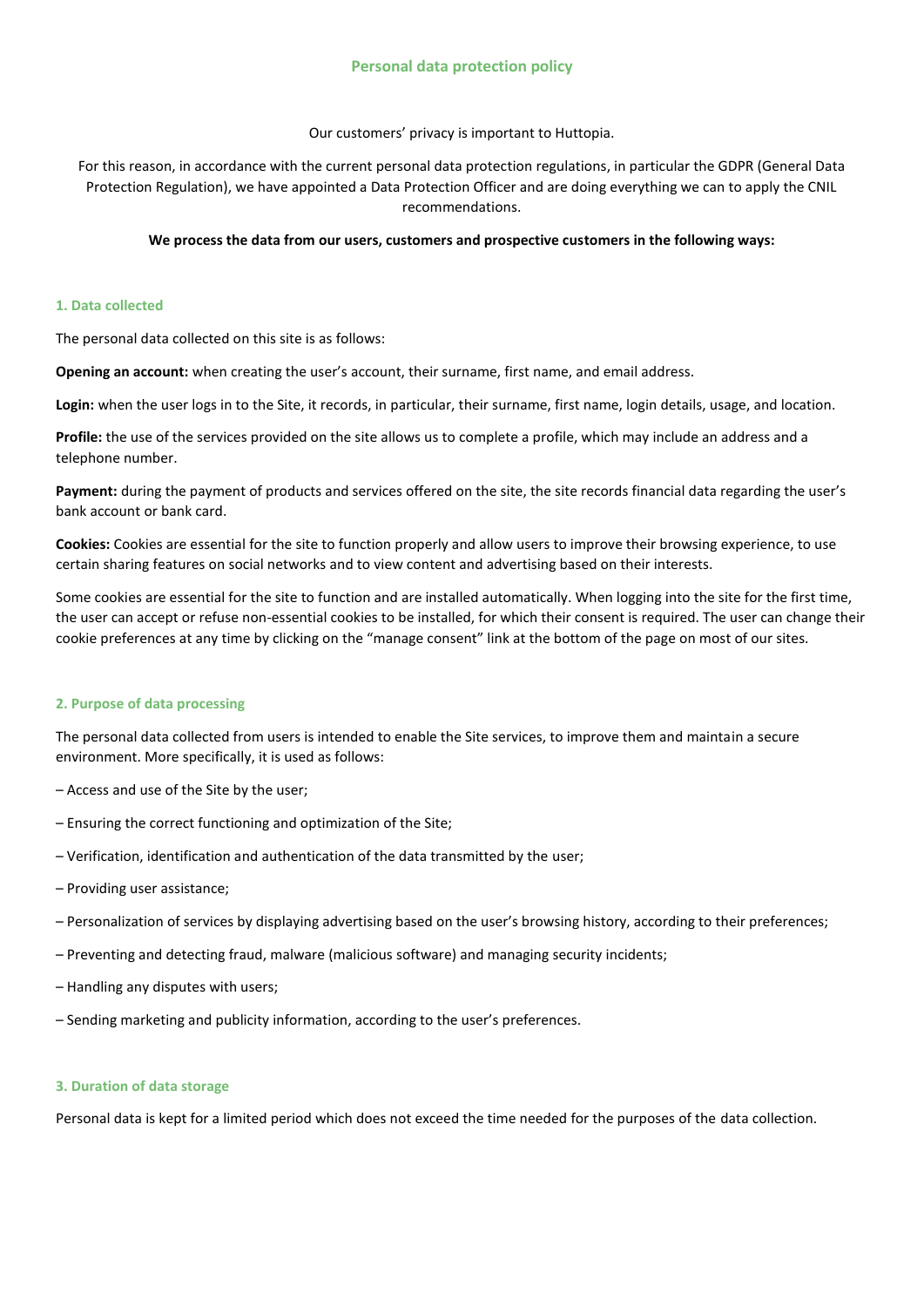#### **4. Legal basis**

The legal basis involved in the data processing is as listed below:

- Handling prospective customers: legitimate interest
- Subscribing to and managing the newsletter: consent
- Analysis of purchasing behaviour: legitimate interest
- Managing bookings (reservation, invoicing, etc.): necessary to fulfil a contract
- Customer satisfaction: legitimate interest

#### **5. Sharing personal data with third parties**

Personal data may be shared with third-party companies in the following cases:

– When the customer uses payment services. In order to implement these services, the site is in contact with third-party banking and financial companies with which it has entered into contracts;

– When the user publishes information accessible to the public in the free comments areas of the Site;

– When the user authorizes a third party website to access their data;

– When the site uses service providers to offer user support, advertising and payment services. These service providers have limited access to user data, in order to perform these services, and have a contractual obligation to use them in accordance with the provisions of the applicable personal data protection laws;

– If required by law, the site may transmit data to follow up on complaints made against the site and comply with administrative and legal procedures;

– If the Site is involved in a merger, acquisition, transfer of assets or receivership proceedings, it may need to transfer or share all or part of its assets, including personal data. In this case, users would be informed, before personal data is transferred to a third party.

#### **6. Transfer of personal data**

The data collected on this site is not transmitted outside the European Union.

However, if the user wishes to book a holiday in the United States and/or Canada, the general conditions of sale of the site https://canada-usa.huttopia.com/ apply.

In the United States, it should be noted that since 16 July 2020 the Privacy Shield has been rejected by the European Court of Justice, that is to say that it is no longer recognized as a legal framework ensuring adequate personal data protection.

In Canada and in the province of Quebec, personal data is used in accordance with the personal information protection and electronic documents act (PIPEDA) and the law of Quebec regarding the protection of personal information in the private sector.

Huttopia informs you that it implements the same level of personal data protection everywhere in the world, regardless of the regulatory framework.

#### **7. Security and confidentiality**

The site has put into place organizational, technical, software and physical digital security measures to protect personal data from tampering, destruction and unauthorized access. However, it should be noted that the internet is not a completely secure environment and the site cannot guarantee the security of the transmission or storage of information on the Internet.